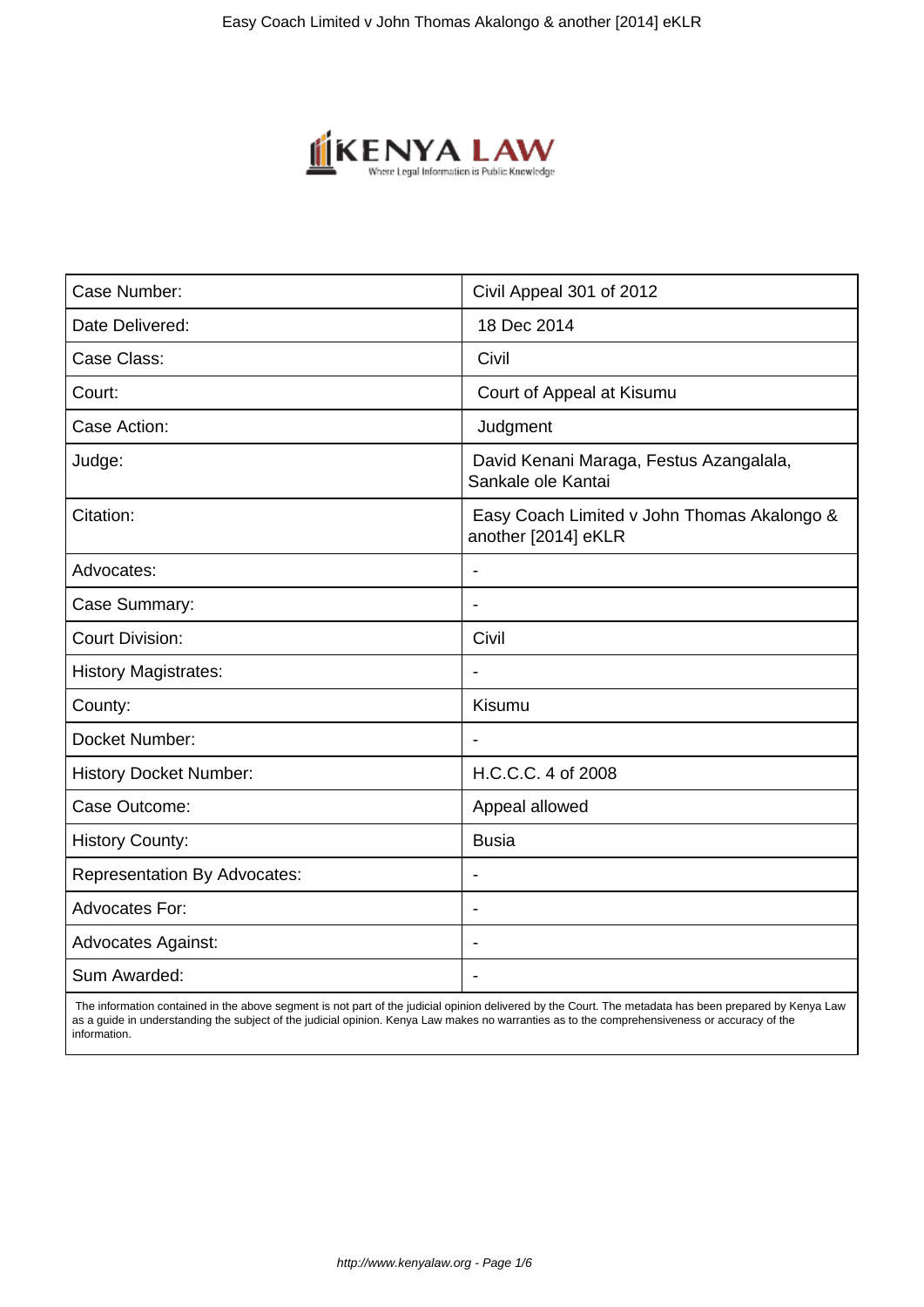## **IN THE COURT OF APPEAL**

## **AT KISUMU**

### **(CORAM: MARAGA, AZANGALALA & KANTAI, JJ.A)**

### **CIVIL APPEAL NO. 301 OF 2012**

#### **BETWEEN**

**EASY COACH LIMITED.......................................................................................................APPELLANT**

**AND**

**JOHN THOMAS AKALONGO** 

**ROSE OWANO AKALONGO** 

## **(The Administrators of the Estate of Nipher Akalongo Otembo ).......RESPONDENTS**

**(An Appeal from a Judgment of the High Court of Kenya at Busia (Muchemi, J.)**

**dated 11th June, 2012**

**in**

**H.C.C.C. NO. 4 OF 2008)**

**\*\*\*\*\*\*\*\*\*\*\*\*\*\*\***

# **JUDGMENT OF THE COURT**

1. On or about the 9<sup>th</sup> October, 2007, **Nipher Akalongo Otembo** (the deceased) was travelling along Kisumu-Busia road as a fare paying passenger in the appellant's bus registration No. KAV 066S. The bus plunged into Suo River and the deceased suffered fatal injuries. After obtaining a limited grant of letters of administration, her parents, John Thomas Akalongo and Rose Owango Akalongo, the respondents in this appeal filed a suit in the High Court at Busia and claimed damages. After hearing the case, Muchemi J found the appellant and its driver 100% liable and awarded the respondents a total of Kes.6,600,000/= damages. This appeal is against that award.

2. In its memorandum of appeal comprising 6 grounds, the appellant faulted the learned trial Judge for granting damages to the deceased's siblings who were not legal dependants of the deceased; and for applying both a multiplier and a multiplicand which had no legal basis and thus ended up making an award that was so inordinately high as to amount to an erroneous estimate of the loss suffered by the respondents.

3. Presenting the appeal before us, Mr. Murimi, learned counsel for the appellant, argued that the award in this case was under the Fatal Accidents Act in favour of both the deceased's parents and siblings. As is clear from Section 4 of the Fatal Accidents Act, legal dependants of deceased persons are their spouses, children and parents. Deceased persons' siblings are not their legal dependents. In the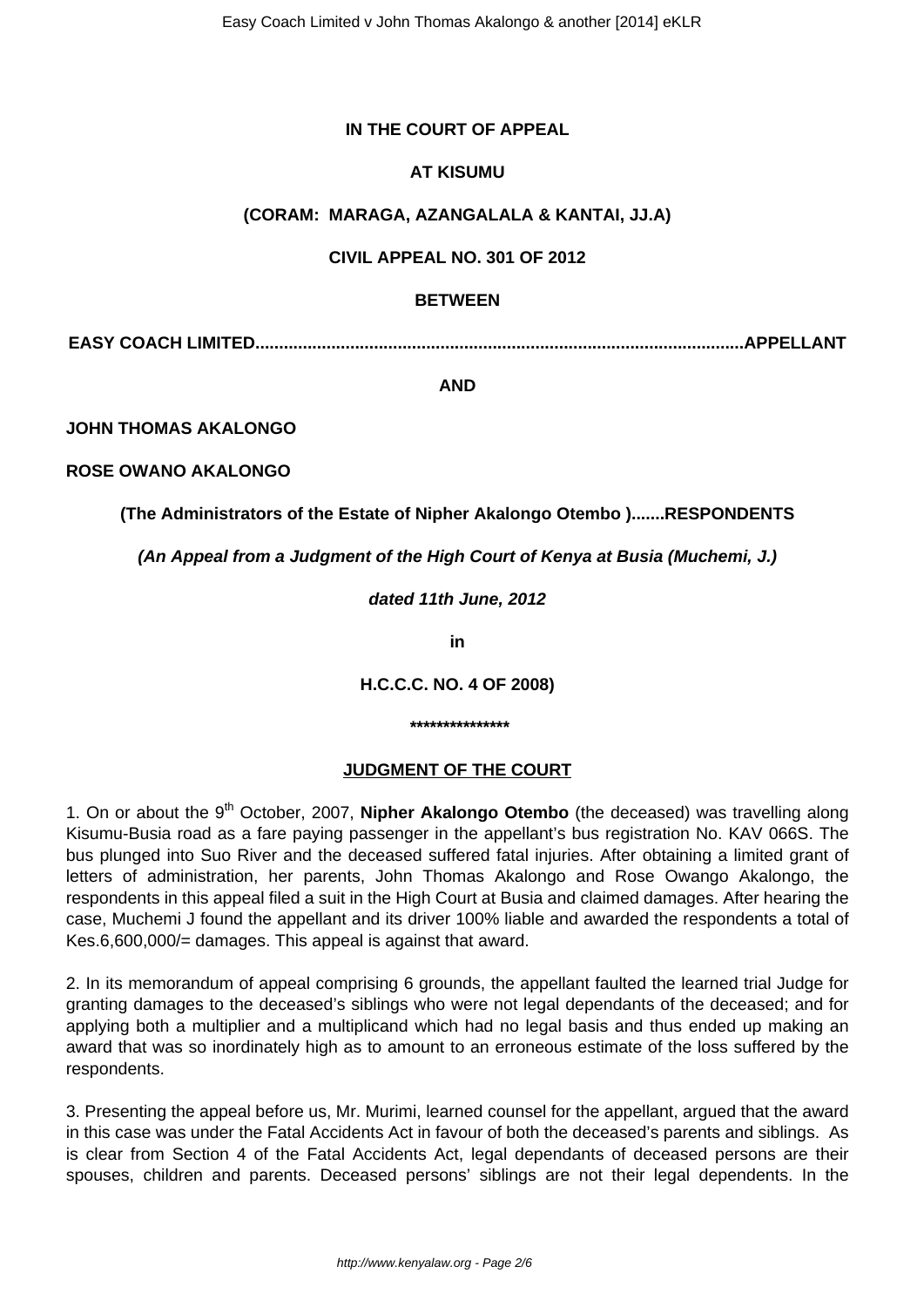circumstances, the learned Judge erred in making an award in this case in favour of the deceased's siblings.

4. Mr. Murimi also faulted the learned Judge for basing the multiplier on the career expectation of the deceased instead of basing it on the average age of the deceased's parents. Counsel relied on the High Court decision in the case of **Kenya Horticultural Exporters Ltd v. Julius Munguti Maweu, [2010] eKLR** in support of that submission. Considering that the deceased's mother and father were respectively 49 and 51 years old, counsel cited to us the cases of **Roger Dainty v. Mwinyi Omar Haji & Another, [2004] eKLR** in which the deceased was 24 years old and a multiplier of 10 was applied and **Moses Ngarachu Muthoria v. D K Githenya & Another, [2001] eKLR** in which the deceased was 25 and a multiplier of 15 was applied and urged us to find that the learned Judge should have applied a multiplier of 10 years.

5. At the time of her death, the deceased was on a three month contract earning Kes.90,000/= per month. Counsel faulted the learned Judge for basing the multiplicand on that salary instead of basing it on the sum of Kes.5,000/= the deceased's mother said she received from the deceased every month. He argued that in the absence of evidence that the deceased's contract of employment was going to be perpetually renewed, the learned Judge should have alternatively based the multiplicand on the minimum wage of Kes.4,000/= per month for skilled workers. In the further alternative, counsel submitted that the learned Judge should have made a global award of between Kes.60,000/= and Kes.100,000/= as was done in the cases of **Daniel Wenwa Owao v. Lake Tanners & Another(Nairobi HCCC No. 254 of 1987); Victoria Ngendo v. K. Njoroge(Nairobi HCCC No. 1438 of 1989)**; and **Monica Muthoni Mwanga v. Peterson Wanjohi& Another(Nairobi HCCC No. 633 of 2001)**.

6. With those submissions, counsel urged us to allow this appeal and reduce the award to about Kes.2,400,000/= which the appellant thinks would be a reasonable award and which sum it has already paid to the respondents as a sign of good faith.

7. Mr. Kweyu, learned counsel for the respondents, dismissed this appeal as unmeritorious afterthought. He said this is because in the High Court, the appellant did not contest the claim by the deceased's siblings and the learned Judge was not invited to base the multiplier on the ages of the deceased's parents. Instead counsel for the appellant had proposed a multiplier of 14, which they now want reduced to 10 without any reasonable basis. Counsel cited the case of **Sheikh Mushtaq Hassan v. Nathan Mwangi Kamau Transporters & 5 Others, (1982-88) 1 KAR 946,** in which damages were awarded to the deceased's siblings for loss of dependency and submitted that the learned Judge cannot therefore be faulted for the award she made in this case.

8. Counsel further argued that the payment of Kes.2,400,000/= was a condition for the grant of stay of execution and was not made out of the appellant's act of philanthropy. He said there is no basis for disturbing the learned Judge's award. On the multiplier, counsel argued that the deceased, at the age of 24 with a Diploma in Journalism and Public Relations, was a young lady with a bright future. At the time of her death, she was working for Kenya Aids Indicators Survey earning Kes.3,000/= per day which translated to Kes.90,000/= per month. She has previously worked for the Arid Lands Information Network, Eastern Africa where she was earning Kes.50,000/= per month. Counsel argued that the learned Judge cannot in the circumstances be faulted for basing the multiplicand on the deceased's last salary. He said besides the Kes.5,000/= the deceased gave to her mother, she also supported her father and siblings. Moreover, counsel concluded, the claim in this case was under both the Law Reform and Fatal Accidents Acts. He urged us to dismiss this appeal with costs.

9. We have considered these rival submissions and carefully read the record of appeal. As we have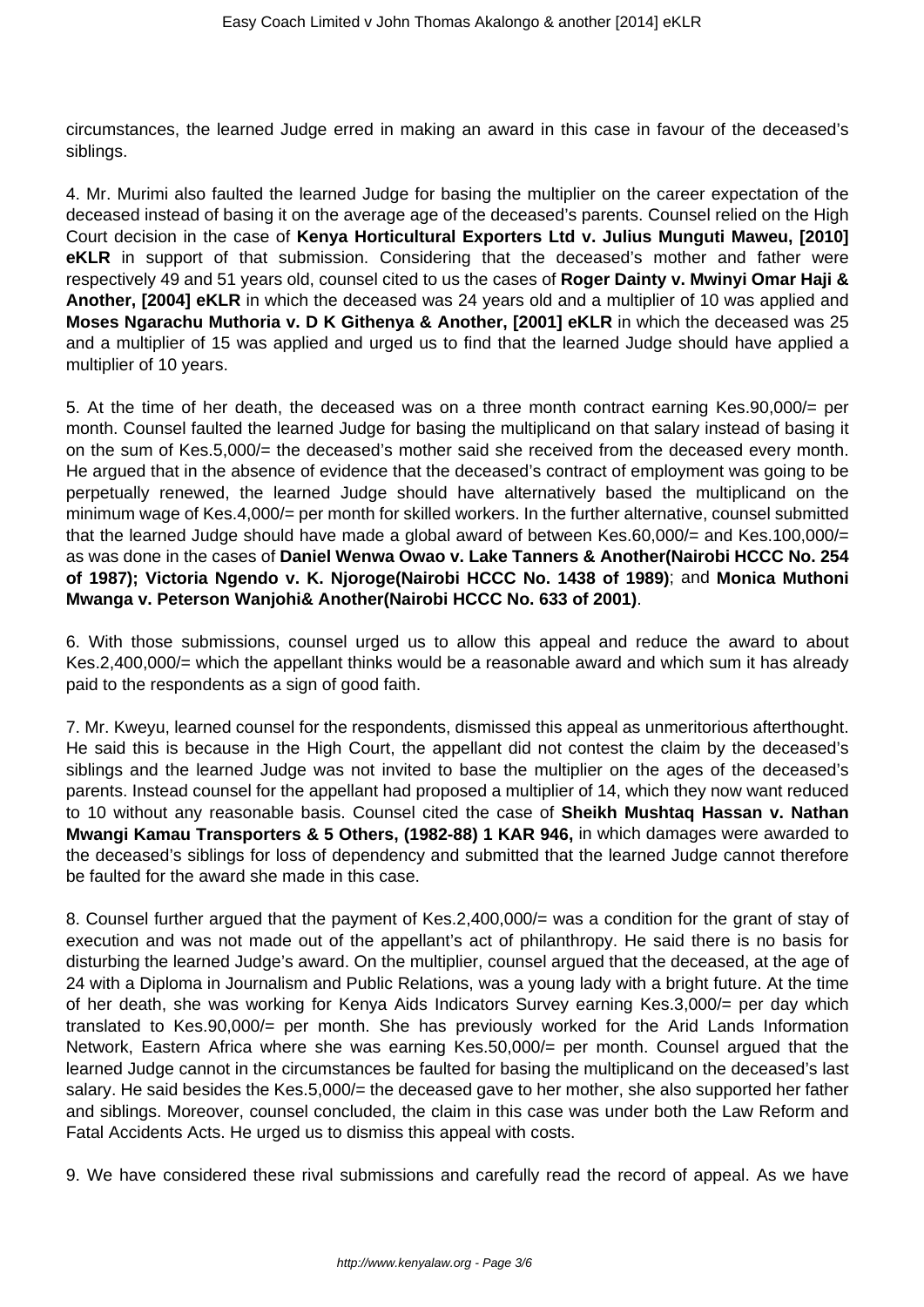pointed out, this appeal is only against the quantum of damages awarded.

10. Counsel for both the parties agree that the law is now settled on the principle applicable in an appeal against an award of damages. As this Court stated in the cases of **Butt v. Khan (1982-88) 1KAR 1**, and **Idi Shabani v. Nairobi City Council (1982-88) 1KAR 68** and many others thereafter, an appellate court can only disturb an award of damages if the same is so inordinately high or low as to represent an entirely erroneous estimate or if it is based on a wrong principle.Is that the case in this appeal"

11. As we have stated, the appellant challenges the award in this case on two points: that there was no legal basis for awarding damages for loss of dependency to the deceased's siblings and that there was no evidence to support both the multiplier and the multiplicand that the learned Judge applied.

12. On the first point, counsel for the appellant submitted that the award in this case was for loss of dependency only and that under the Fatal Accidents Act, which governs awards under that head, the only dependants of deceased persons, as per the definition of that term in **Section 4** thereof, are their spouses, their children and their parents. Counsel therefore faulted the learned Judge in this case for making an award to both the parents and siblings of the deceased.

13. This argument is not entirely correct. Paragraph 1 of the amended plaint makes it quite clear that the claim in this case was under both the Law Reform and the Fatal Accidents Acts. In basing the multiplier on the deceased's career prospects, we have no doubt that the learned Judge considered and made an award under the Law Reform Act. This view is fortified by the fact that in her entire judgment, the learned Judge never made mention of the sum(s), if any, that the deceased used to give to either her parents or her siblings. So the issue of making an award for loss of dependency to the deceased's siblings does not arise. We therefore do not need to consider the provisions of Section 4 of the Fatal Accidents Act, which as we have said, defines the dependants of deceased persons. That leaves us with the issue of the multiplier and the multiplicand that the learned Judge applied.

14. The learned Judge applied a multiplier of 30 years, which the appellant considers so inordinately high as to represent an erroneous estimate. Is that so" We think not.

15. It is not in dispute that at the time of her death, the deceased was 24 years old. So to the retirement age of 60, she had a remaining working life of 36 years and perhaps more as she was in the private sector whose retirement age is, in most cases, more than the Government one of 60 years. So the multiplier of 30 years that the learned Judge applied is not so inordinately high as to represent an erroneous estimate. Although put in her position we would have applied a lesser multiplier, the law is that we should not substitute our view with that of the trial Judge. We therefore have no legal basis for disturbing the multiplier of 30 that the learned Judge applied. The appeal on that issue must also fail.

16. We are, however, of the view that the appellant is on firm ground on the issue of the multiplicand. It is not in dispute that at the time of her death, the deceased was working for Kenya Aids Indicators Survey earning Kes.3,000/= per day which translated to Kes.90,000/= per month. In the circumstances, counsel for the appellant urged us to find that the deceased's salary was uncertain and use the minimum wage of Kes.4,000/= for skilled workers as the basis for determining the multiplicand.

17. We reject this argument for two reasons. One, there is no evidence that the deceased's contract would not have been renewed. The fact that the contract with Kenya Aids Indicators Survey had no renewal clause does not mean it would not be renewed. Secondly, there is also no evidence that the deceased could not secure another job after the expiration of her contract with Kenya Aids Indicators Survey. Moreover, there is evidence that she had previously worked for the Arid Lands Information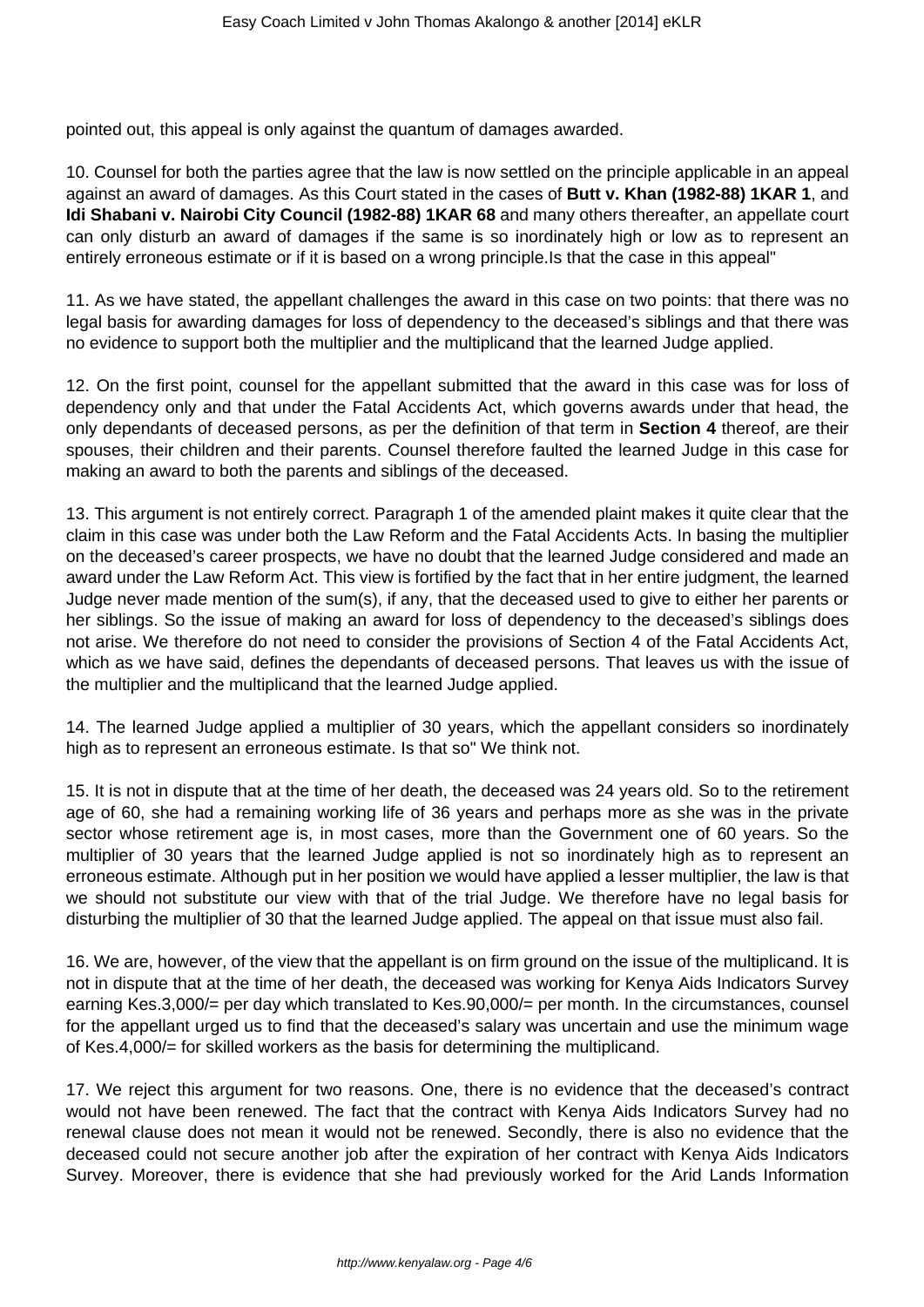Network, Eastern Africa and earned Kes.50,000/= per month while at the time of her death she was earning Kes.90,000/= per month. That is evidence of upward progression and the reasonable deduction from that is that the deceased would perhaps have secured another job with even better pay.

18. But this is all surmise. The deceased could have very well ended up with a less paying job. To be fair to both sides, we find that an average of the two known salaries that the deceased earned less what she would have spent on herself, should be a reasonable basis for determining the applicable multiplicand. That is, Kes.50,000/= plus Kes.90,000/= less 50% thereof which works to Kes.35,000/= but we round to Kes.30,000/=. Applying this as the basis for the multiplicand and the multiplier of 30 years works to a final award of (30,000 times 30 times 12 divide by 3) =Kes.3,600,000/= which we award to the respondents plus costs thereon both in this appeal and in the court below. The said sum shall attract interest at court rates from the date of the High Court judgment until payment in full and final settlement is made of course making allowance for the part payment already made to the respondents.

19. We accordingly allow this appeal to the extent stated above.

# **DATED and Delivered at Kisumu this 18th day of December, 2014.**

**D.K. MARAGA**

**...........................................**

**JUDGE OF APPEAL**

**F. AZANGALALA**

**...........................................**

**JUDGE OF APPEAL**

**S. ole KANTAI**

**..........................................**

**JUDGE OF APPEAL**

I certify that this is a true copy of the original